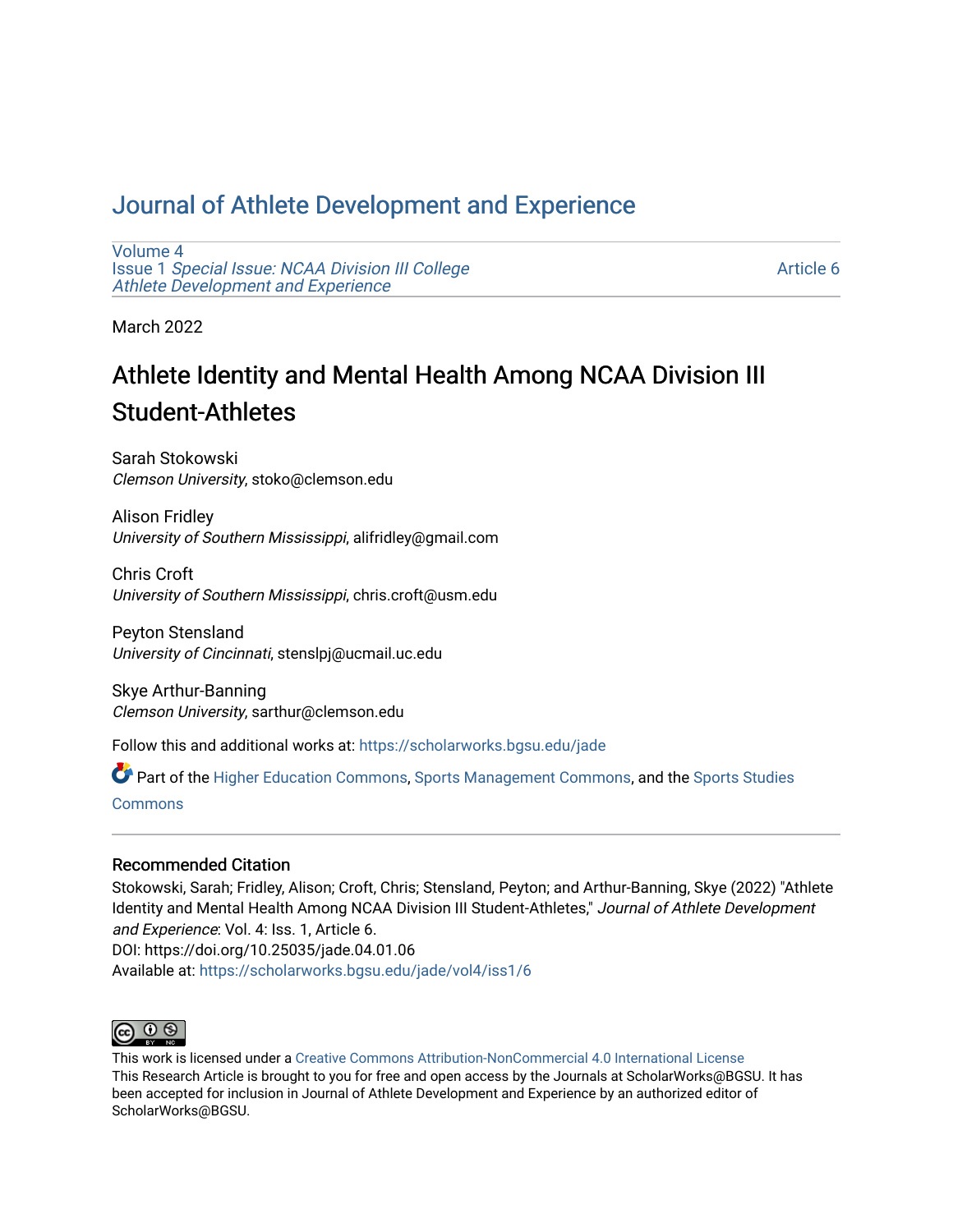# **Athlete Identity and Mental Health Among NCAA Division III Student-Athletes**

| Sarah Stokowski<br>Clemson University | <b>Alison Fridley</b><br>University of Southern Mississippi | <b>Chris Croft</b><br>University of Southern Mississippi |  |
|---------------------------------------|-------------------------------------------------------------|----------------------------------------------------------|--|
| <b>Peyton Stensland</b>               | <b>Skye Arthur-Banning</b>                                  |                                                          |  |
| University of Cincinnati              | Clemson University                                          |                                                          |  |

# A B S T R A C T

*Student-athletes often identify with the athlete role and demonstrate high levels of athlete identity. High athlete identity leads to many unintended consequences such as low career maturity and difficulty adapting to a life beyond sport. Additionally, high athlete identity often leads to mental health concerns among the student-athlete population. Informed by self-categorization theory (Turner, 1982), the purpose of this study was to explore athlete identity and mental health among NCAA Division III student-athletes. The Athlete Identity Measurement Scale (AIMS) and The Depression Anxiety Stress Scales-21 were completed by 332 NCAA Division III student-athletes. The results demonstrated that Division III student-athletes did not identify highly with the athletic role and did not show concerning levels of anxiety, depression, and/or stress. Further, no relationship between athlete identity and mental health was found. This study strives to provide a keen insight into the athlete identity and mental health of Division III student-athletes in hopes of better understanding this population.*

Keywords: athlete identity, Division III, mental health, student-athletes

According to the National Collegiate Athletic Association (NCAA), "colleges and universities in Division III place highest priority on the overall quality of the educational experience and on the successful completion of all students' academic programs" (2020a, p. ix). Division III institutions do not view sport as a means of entertainment (NCAA, 2020a), but rather focus on ensuring studentathletes have a well-rounded college experience (NCAA, 2020b). To this, the "Division III playing season and eligibility standards minimize conflicts between athletics and academics, allowing student-athletes to focus on their academic programs and the achievement of a degree" (NCAA, 2020b, p. 3).

It is important to remember that the "student-athlete experience varies considerably across institutions and NCAA competitive divisions" (Patton et al., 2016, p. 277). Given the uniqueness of the Division III (education first) philosophy (NCAA, 2020a; 2020b), student-athletes who participate at the Division III level may not receive any financial aid due to athletic ability (NCAA, 2020a). Division III is the largest NCAA division, with 195,290 student-athletes competing at the Division III level (NCAA, 2020b). At Division III institutions, student-athletes make up 25% (on average) of the student population (NCAA, 2020b). Although 445 institutions participate at the Division III level (NCAA, 2020b), this division largely has been ignored in the literature (Williams et al., 2020).

Student-athletes have been shown to spend a significant amount of time on sport-related activities (Navarro et al., 2020). Thus, this population often highly identifies with the athlete role and in essence demonstrates a high level of athlete identity (Brewer et al., 1993). High athlete identity leads to many unintended consequences such as low career maturity (Moiseichik et al., 2019) and difficulty adapting to a life beyond sport (Stokowski et al., 2019). Specifically, among studentathletes at the Division I level, high athlete identity often leads to mental health concerns (e.g.,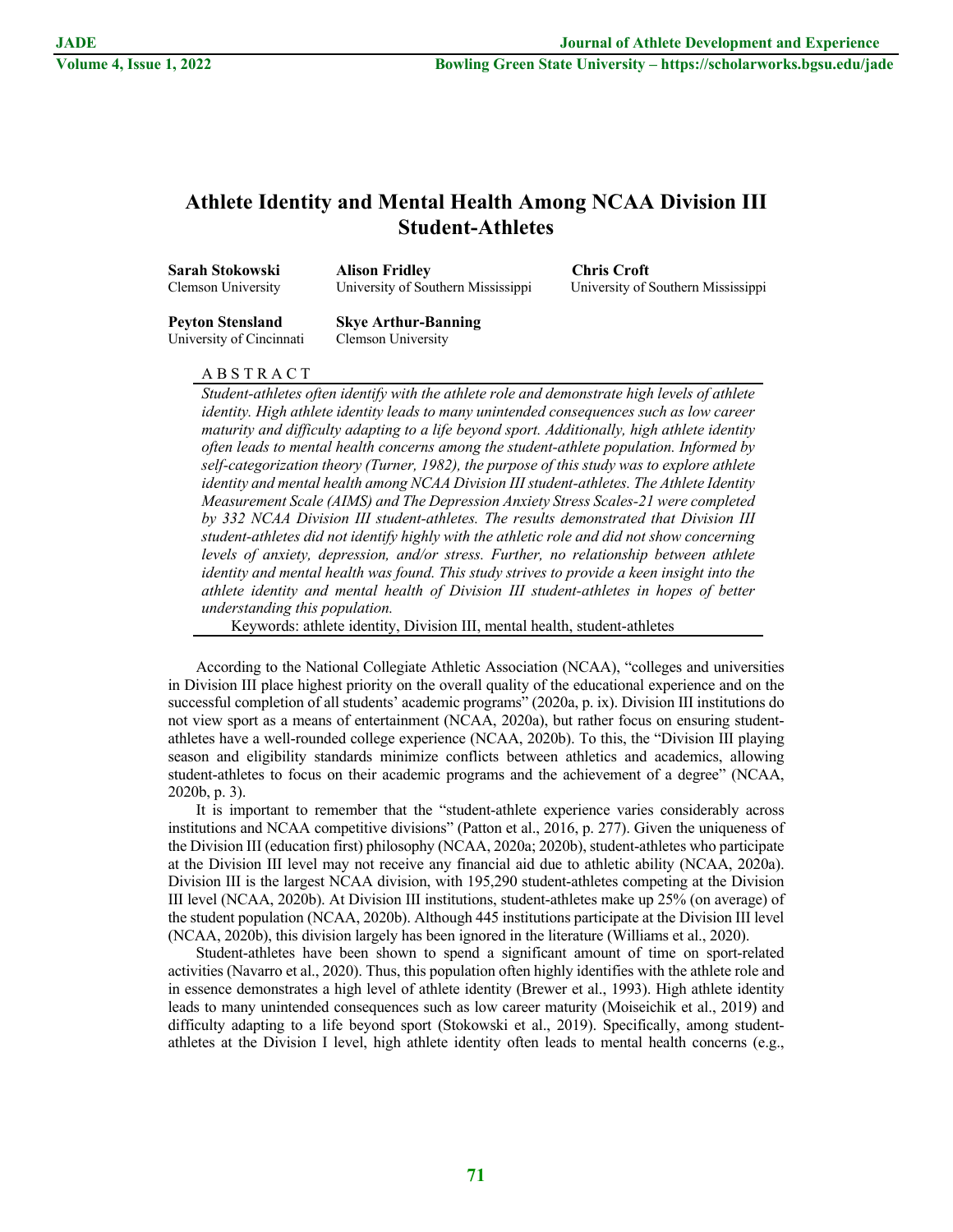anxiety, depression, and stress) among the student-athlete population (Cox et al., 2017; Hatteberg, 2020; Humphrey et al., 2000; Yang et al., 2007).

Student-athletes often report increased levels of anxiety, depression, and stress (Cox et al., 2017; Storch et al., 2005; Yang et al., 2007). Due to high levels of athlete identity, student-athletes often lack help-seeking behaviors for mental health disorders (Wilkerson et al., 2020). Student-athletes also are unaware of the mental health services available to them (Moore, 2016). Therefore, the purpose of this study was to explore athlete identity and mental health among NCAA Division III studentathletes. Specifically, this study strived to address the following research question: Is there a significant relationship between athlete identity and mental health among Division III studentathletes?

## **Literature Review**

Although intercollegiate sport often is viewed as a violation of the amateurism ideal (Gurney et al., 2017), the Division III model is seen as the purest form of intercollegiate sport (Simon, 2010). At the Division III level, athletics and education are integrated (Cooper & Weight, 2012; Emerson et al., 2009). The Division III model strives to ensure student-athletes have a favorable collegiate experience in which athletics is an integral part of the educational process (Brand, 2006; Katz et al., 2015). Williams et al. (2010) expressed the importance of understanding the experience of Division III student-athletes, as the Division III level serves as an example of what intercollegiate athletics "should be" (Simon, 2010, p. 140). However, scholars fear the Division III model is threatened, or perhaps even has embraced, the Division I model (Katz et al., 2015; Simon, 2010; Sparvero & Warner, 2013; Sturm et al., 2011). Sparvero and Warner (2013) argue that the Division III model has succumbed to the commercialism and monetary values that have been embraced by Division I institutions. Therefore, the literature needs to expand to include a variety of scholarship dedicated specifically to Division III student-athletes.

## **Athlete Identity**

Brewer et al. (1993) defined athlete identity as "the degree to which an individual identifies with the athlete role" (p. 237). Outside factors (e.g., classification, coaches, family, sport, and teammates) often influence athlete identity (Woodruff & Schallert, 2008). The time demands of sport participation and the inability to develop a purpose-based identity through high-impact practices can result in a high athlete identity (Stokowski et al., 2019). Additionally, "The historic perception of the student-athlete has been that of a 'dumb jock' who is handed everything from grade to money on a silver platter" (Valentine & Taub, 1999, p. 164). Thus, the expectations that student-athletes must focus on their athletic endeavors may lead this population to exhibit a higher athlete identity.

The experiences of Division III student-athletes are unique (Patton et al., 2016). Not only does Division III not offer athletics-related financial aid, but the Division III philosophy revolves around ensuring a holistic positive college experience with an emphasis on education (NCAA, 2020a; 2020b). Schaeperkoetter et al. (2015) noted that student-athletes who participate at the Division III level are intrinsically motivated, partaking in athletics due to the love and pure enjoyment of sport participation. Division III student-athletes have reported a better overall college experience when compared to their Division I counterparts (Paule-Koba & Farr, 2013).

Sturm et al. (2011) examined the athletic identity of 188 Division I and Division III studentathletes. Although their results did not show any differences between student-athletes at the two divisions, gender was shown to be a significant variable. An investigation by Mignano et al. (2006) revealed that "student-athletes playing team sports at Division III attending women's colleges were found to identify more strongly with the athlete role than those at Division III coeducational colleges" (p. 461). Griffith and Johnson's (2002) study of Division I and III track and field student-athletes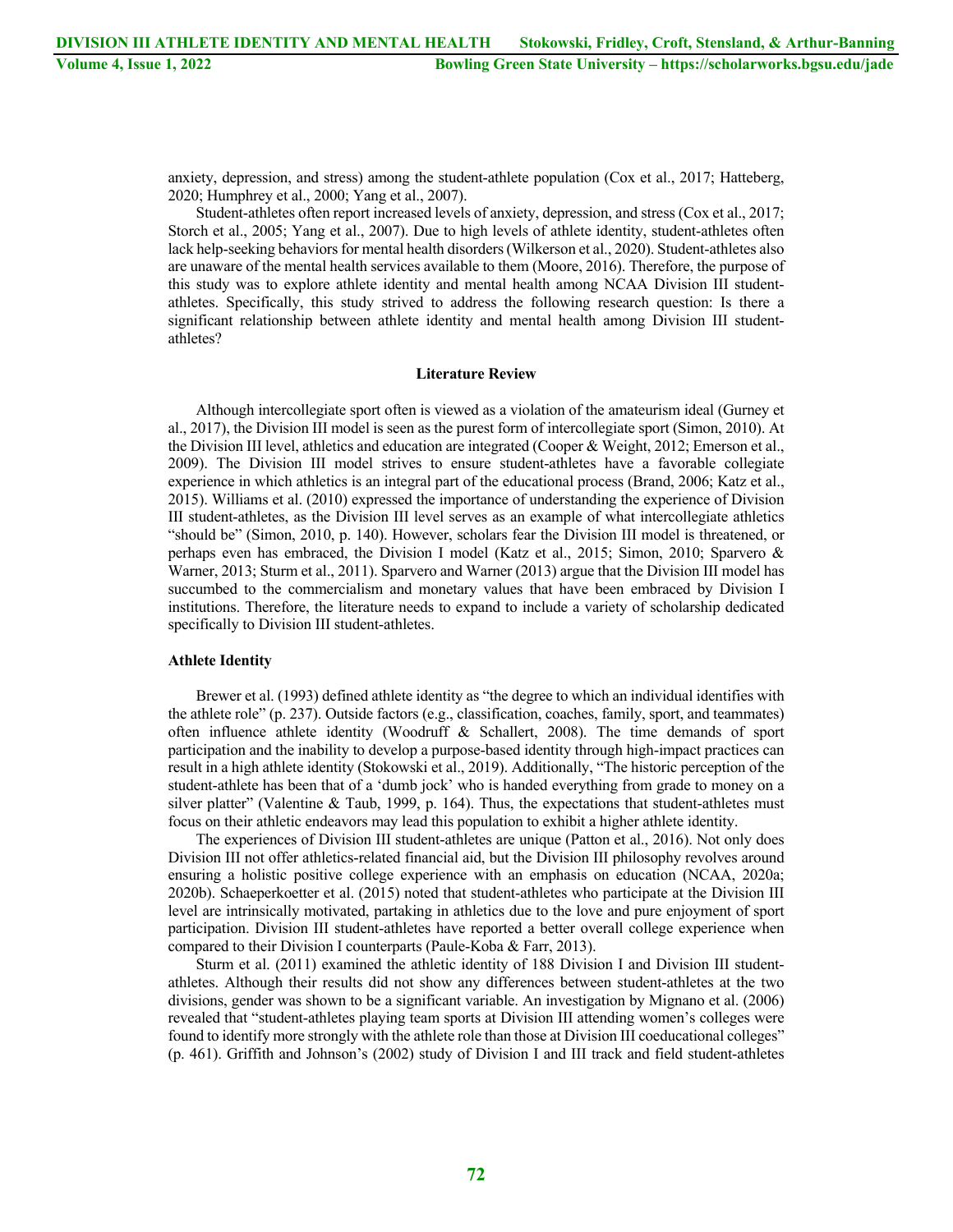discovered Division III student-athletes had a higher athletic identity when compared to their Division I peers. Huml's (2018) study of athlete identity across all three NCAA divisions found that NCAA affiliation appeared to impact athlete identity. Division I and II student-athletes were found to exhibit similar athlete identity scores, while Division III student-athletes exhibited lower athlete identity scores (Huml, 2018). As high athletic identity leads to lower educational outcomes (Beron & Piquero, 2016), Huml (2018) inferred that Division III student-athletes may exhibit a lower level of athlete identity due to the commitment of academic endeavors and career construction efforts.

# **Mental Health**

With the increased stress facing college students, mental disorders are appearing more frequently among this population (Mauere & Cramer Roh, 2015). According to the National Alliance on Mental Health Illnesses (Giliberti, 2015), 75% of all mental health illnesses begin by the age of 24. Unfortunately, 50% of student-athletes are so anxious they struggle in school (Cox, 2015). Such mental health concerns interfere with learning and ultimately decrease academic performance (McConville et al., 2017).

There is a plethora of research that speaks to the role demands of student-athletes and the increased risk of mental health problems (Cox et al., 2017; Hatteberg, 2020; Humphrey et al., 2000; Ryan et al., 2018) among this population. Simply put, the daily stress and difficulties of balancing both student and athlete expectations may induce feelings of low self-worth, which has been shown to exacerbate depressive symptoms (Hatteberg, 2020; Humphrey et al., 2000). Studies have demonstrated that more than a quarter of student-athletes exhibit signs of depression (Bullard, 2018; Cox et al., 2017; Wolanin et al., 2016; Yang et al., 2007), and 50% of student-athletes felt overwhelmed (Humphrey et al., 2000). Among Division I student-athletes, depression and anxiety have been found to be highly correlated (Davoren & Hwang, 2014; Yang et al., 2007). Five percent of student-athletes reported having suicidal isolations (Miller & Hoffman, 2009). Further, Cox (2015) discovered 25% of the student-athletes sampled did not know where to find mental health assistance and 45% reported having no mental health education. Although mental health awareness efforts have increased to combat mental health disorders among student-athletes (NCAA, 2016), the stigma of mental health lingers, perhaps discouraging student-athletes from receiving much-needed assistance (Sudano & Miles, 2017; Wilkerson et al., 2020). Although conversations surrounding mental health are increasing, the majority of research (Cox, 2015; Cox et al., 2017; Hatteberg, 2020; Wilkerson et al., 2020) is limited to student-athletes at Division I institutions (Williams et al., 2020).

According to Moore (2016), several variables may impact a student-athlete's risk for mental health disorders including age, race, gender, and NCAA affiliation (i.e., Division I, II, III). Yang et al. (2007) echoed this sentiment, believing that sub-groups of student-athletes should not be compared and warrant a separate investigation. Yet, the literature surrounding mental health and Division III student-athletes is scarce (Valster, 2020). Gross et al. (2017) study of Division III studentathletes did not discover any prevalence of depression. Ballard (2018) found that 4% of Division III student-athletes exhibited mild symptoms of depression and anxiety. Valster (2020) surveyed 104 student-athletes, and the results indicated that 10.7% of female student-athletes and 7.7% of male student-athletes at the Division III level reported symptoms of depression. In the same study, 2% of the sample were found to have symptoms of anxiety (Valster, 2020). Additionally, there were no significant mental health concerns reported related to the COVID-19 pandemic (Valster, 2020). Still, student-athletes reported services related to student-athlete well-being were almost nonexistent at the Division III level (Moore, 2016). Only 14.7% of Division III institutions employ a psychologist to work with the student-athlete population (Kroshus, 2016).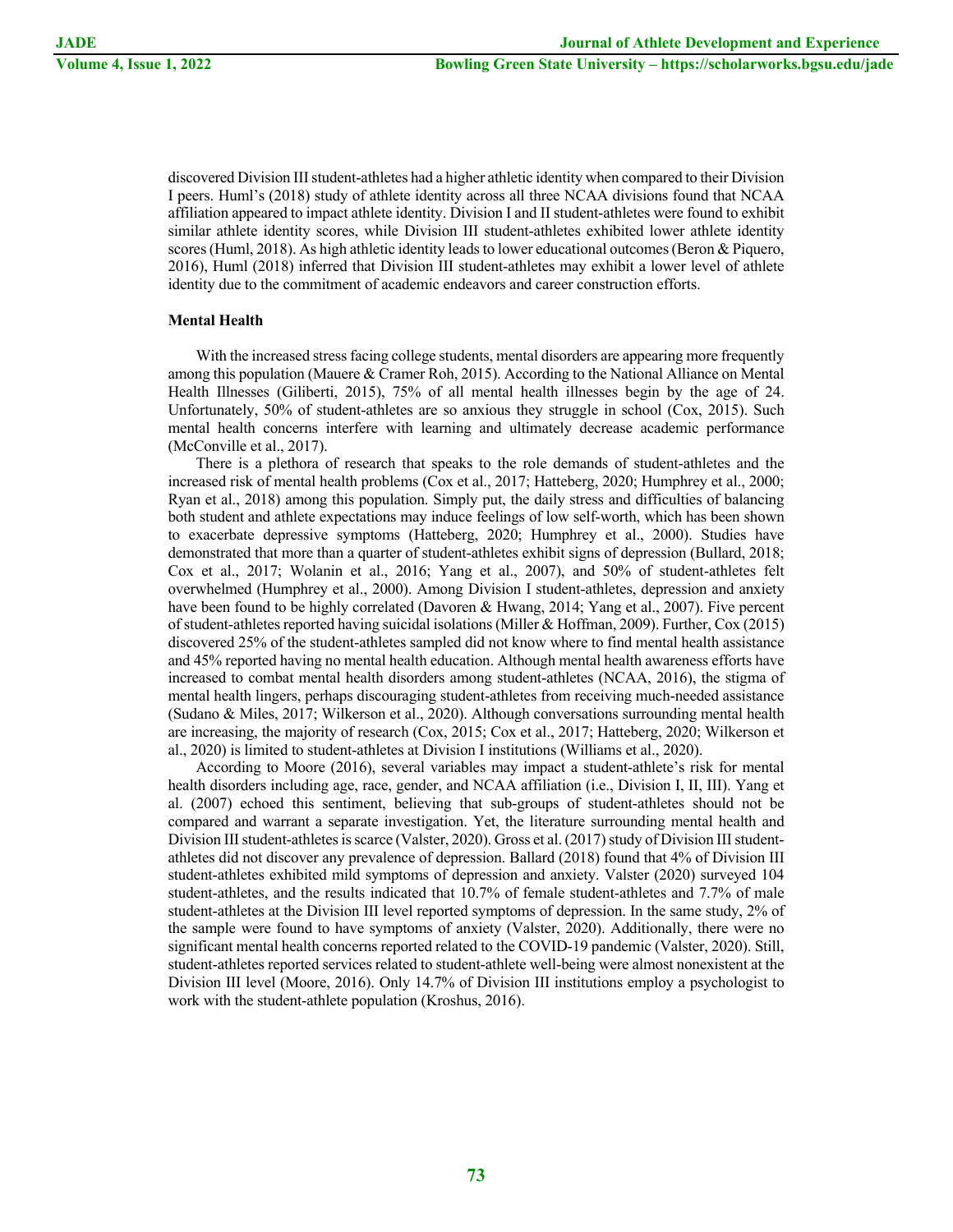# **Theory**

Given the distinctive nature of the Division III philosophy (NCAA, 2020a; 2020b; Patton et al., 2016; Simon, 2010), Turner's (1982) self-categorization theory (SCT) was used to inform this study. SCT is an extension of Tafjel's (1978) social identity theory (SIT). Individual identities constantly change (Tafjel, 1978), and such identities strengthen when one joins a group. Group attachment has been shown to improve an individual's self-esteem and increase feelings of self-worth (Tafjel, 1978). Additionally, group attachment has been found to provide community and allow for conversation and ultimately acceptance (Branscombe & Wann, 1991; Brewer, 1979).

According to Turner (1982), "social identity is the cognitive mechanism that makes group behavior possible" (p. 21). Thus, SCT assists in illuminating individual behaviors as well as group behaviors and perceptions in a particular situation (Turner, 1982; 1991). SCT exists on a continuum of three core insights (Turner, 1982; 1991). The first core insight is that of stereotyping, which leads individuals to express themselves based on a specific social identity (Turner, 1982; 1991). For example, a Division III student-athlete is expected to view sport as a part of the educational model. The second part of SCT involves individuals viewing themselves in a category with others (Turner, 1982; 1991). Thus, regarding the student-athlete population, athletes may view themselves as an athlete, different from their non-athlete peers (Rees et al., 2015). As such, student-athletes may categorize themselves as student-athletes, regardless of sport affiliation. Lastly, SCT explains that individuals have a common identity and in essence strive to reach the same goals (Turner 1982; 1991). For example, student-athletes are expected to thrive in two distinct facets: academics and athletics. SCT commonly is used throughout sport scholarship to assist in explaining athletics-related experiences (Rees et al., 2015).

#### **Method**

#### **Participants and Design**

In the spring of 2021, NCAA Division III student-athletes were recruited to participate in the study through purposeful sampling. Upon receiving IRB approval, a Qualtrics survey was developed and an introductory email was sent to all 445 Division III athletic directors that explained the purpose of the study and asked that the survey link be forwarded to student-athletes at their respective institution for participation in the study. The survey remained open for six weeks, with reminder emails sent to athletic directors in weeks three and five.

In total, 332 NCAA Division III student-athletes completed the survey. The ages of the participants ranged from 18 to 25. Participant racial and ethnic identification included White (83.1%), Hispanic/Latino (7.4%), Black (5.1%), Asian (3.3%), American Indian/Alaska Native (0.9%), and Native Hawaiian/Pacific Islander (0.3%). Participants predominantly were female (68.4%), followed by male (30.7%), and non-binary/third gender (0.9%). Further, 11.1% of participants identified as members of the LGBTQ+ community. Relating to athletics, participants identified as college athletes for a variety of sports, including soccer (46), lacrosse (45), football (44), basketball (43), track and field (30), softball (29), swimming (24), field hockey (23), volleyball (23), baseball (19), cross country  $(11)$ , tennis  $(11)$ , golf  $(7)$ , wrestling  $(4)$ , dance  $(3)$ , cheer  $(2)$ , equestrian  $(2)$ , and esports  $(1)$ . Furthermore, 35 (10.5%) of the participants indicated competing in more than one college sport.

# **Measures**

After the initial question regarding voluntary consent, the survey began with general questions regarding descriptive information, such as age, race/ethnicity, gender, and sexual orientation. Next, the survey prompted participants to provide information about athletic participation, including which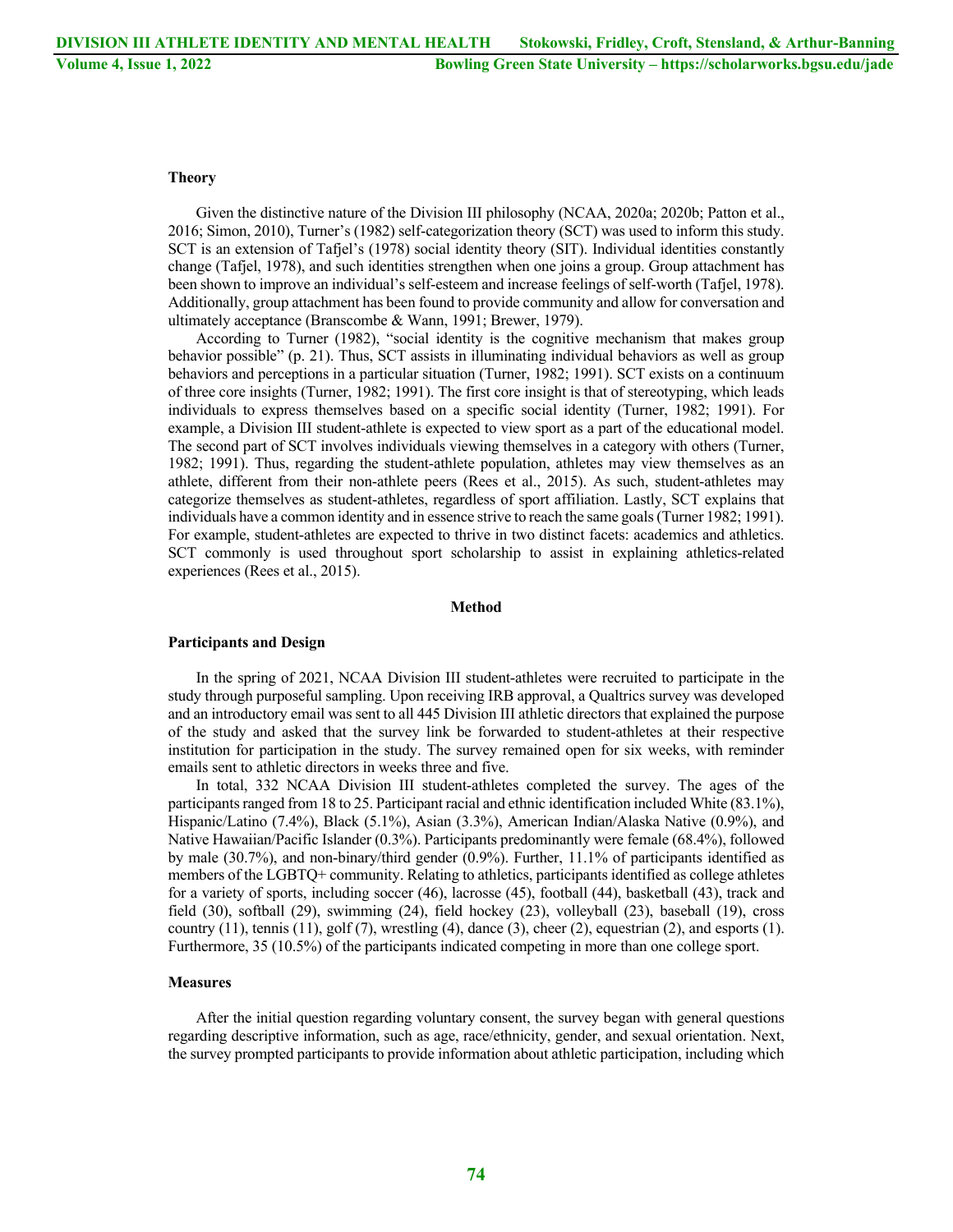sport they participated in and if they had redshirted. Participants then responded to previously validated scales designed to measure athlete identity and mental health.

Brewer et al. (1993) Athlete Identity Measurement Scale (AIMS) was used to evaluate the extent and exclusivity of participants' identification with the role of athlete. It has 10 items measured on a 7-point scale ranging from strongly disagree (1) to strongly agree (7). The higher one scores on the AIMS, the more one identifies with the athlete role. For example, participants were asked to indicate the extent to which they agree on statements such as "I consider myself an athlete" (Brewer et al., 1993). The highest one can score is 70 and the lowest is 10. The internal consistency coefficient for the overall scale in additional research utilizing the scale was strong, Cronbach's  $\alpha$  = .94 (Beachy et al., 2018).

The Depression Anxiety Stress Scales-21 (DASS-21) provided a measure for participants' stress, anxiety, and depression (Asghari et al., 2008). This scale contains 21 total items divided evenly across three subscales for seven items per subscale. The three subscales represent stress, anxiety, and depression. Items referred to the past week and were measured with a 4-point Likert scale that ranged from "did not apply to me at all" (1) to "applied to me very much or all the time" (4). For example, participants were asked to indicate how often items such as "I found it hard to wind down" applied to them. The validity and reliability for the DASS-21 has been confirmed in both a clinical sample (Antony et al., 1998) and a non-clinical sample (Henry & Crawford, 2005).

#### **Data Analysis**

SPSS statistical software was utilized for data analysis. First, descriptive statistics were performed to describe the participant characteristics. Next, Cronbach's (1951) alpha scores for the scales or subscales were calculated to measure internal consistency reliability. The research question was addressed using a Pearson correlation, which was conducted to examine the relationship between the AIMS and DASS-21 subscales. If the correlation had yielded a significant relationship between athlete identity and one or more of the DASS-21 subscales, a regression analysis would have been conducted to determine the proportion of variance in stress, anxiety, or depression accounted for by athlete identity.

#### **Results**

This study examined NCAA Division III college athletes' mental health and athletic identity. Participant characteristics can be found in the participant and design portion of the method section. Incomplete responses were removed, which resulted in 332 completed questionnaires. Next, internal consistency reliability scores were analyzed for the AIMS and DASS-21 subscales. The AIMS yielded a strong rating of Cronbach's  $\alpha$  = .864, and scores for the DASS-21 subscales ranged between Cronbach's  $\alpha$  = .807 and .900. As such, item interrelatedness was deemed adequate for both the AIMS and DASS-21.

Descriptive statistics were used to determine participants' self-perceptions regarding athlete identification and current mental health status. The average participant score on the AIMS was  $\bar{x}$ 48.24, which equates to between "neither agree or disagree" and "agree somewhat" on the 7-point Likert scale. On all three of the DASS-21 subscales, participants averaged between "applied to me to some degree, or some of the time" and "applied to me to a considerable degree, or a good part of the time" on the 4-point Likert scale. Specifically, participants averaged the highest ( $\bar{x} = 1.90$ ) on the stress subscale, the second highest ( $\bar{x} = 1.66$ ) on the depression subscale, and the lowest ( $\bar{x} = 1.55$ ) on the anxiety subscale. For more information, see Table 1.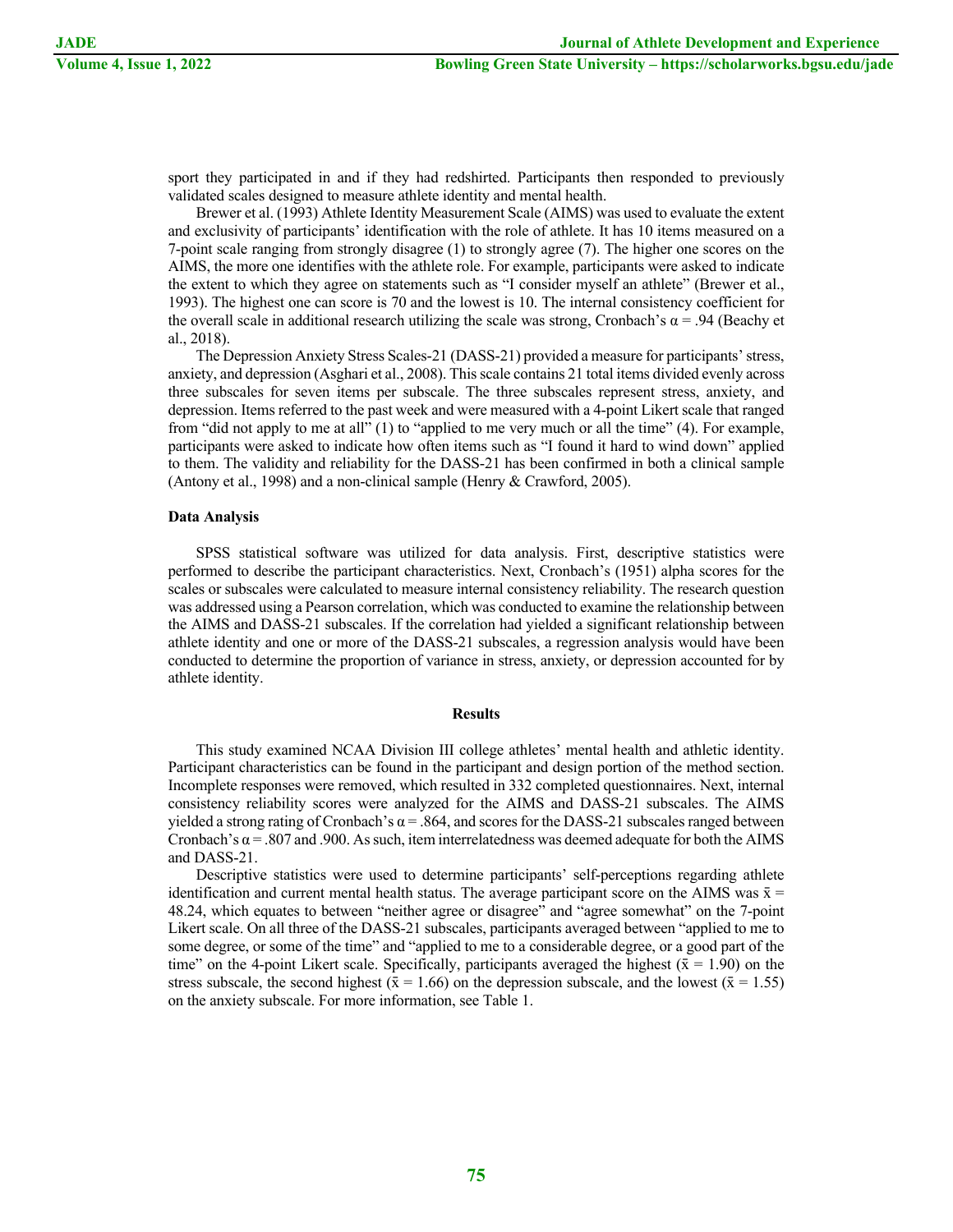|                  | Mean   | <b>Standard Deviation</b> | Number | Cronbach's $\alpha$ |
|------------------|--------|---------------------------|--------|---------------------|
| Athlete Identity | 48.244 | 9.919                     | 332    | .864                |
| <b>Stress</b>    | 1.901  | .575                      | 332    | .817                |
| Anxiety          | 1.547  | .530                      | 332    | .807                |
| Depression       | 1.658  | 627                       | 332    | .900                |

**Table 1** *Means, Standard Deviations, and Cronbach's Alpha for College Athlete Participants*

A Pearson correlation was used to examine the relationship between athlete identity using the AIMS score and mental health using the DASS-21. Results of the Pearson correlation indicated there was not a significant association between athlete identity and any of the mental health subscales. Specifically, the relationships are as follows: athlete identity and stress  $(r(330) = -.037, p = .499)$ , athlete identity and anxiety  $(r(330) = .012, p = .826)$ , and athlete identity and depression  $(r(330) = )$ .049,  $p = .370$ ). While the relationship between the three DASS-21 subscales was not part of the research question, it is important to note all three yielded a significant correlation with one another. See Table 2 for more information. As athlete identity did not produce any indication of a significant relationship with any of the DASS-21 subscales, a regression analysis could not be completed to determine any potential explained variance.

#### **Table 2**

| Correlations and Confidence Intervals for College Athlete Participants |  |  |  |
|------------------------------------------------------------------------|--|--|--|
|                                                                        |  |  |  |

| Variable            |                            | 2                       | 3                       |
|---------------------|----------------------------|-------------------------|-------------------------|
| 1. Athlete Identity |                            |                         |                         |
| 2. Stress           | $-.037$<br>$[-.144, .071]$ |                         |                         |
| 3. Anxiety          | .012<br>$[-.096, .120]$    | $.691*$<br>[.630, .743] |                         |
| 4. Depression       | .049<br>$[-.059, 156]$     | $.605*$<br>[.531, .668] | $.656*$<br>[.589, .713] |

*Note. Values in brackets represent each correlation's 95% confidence interval. Confidence intervals*  represent the plausible range of population correlations that could have caused the sample *correlation. \*indicates that p < .01 (2-tailed).*

# **Discussion**

The purpose of this study was to explore athlete identity and mental health among NCAA Division III student-athletes. Given the unique experiences of Division III student-athletes (Patton et al., 2016) and the lack of literature on Division III student-athletes (Williams et al., 2020), this study strived to better understand the Division III student-athlete population. Past scholars (Moore, 2016; Williams et al., 2010; Yang et al., 2007) also suggested that researchers specifically focus on the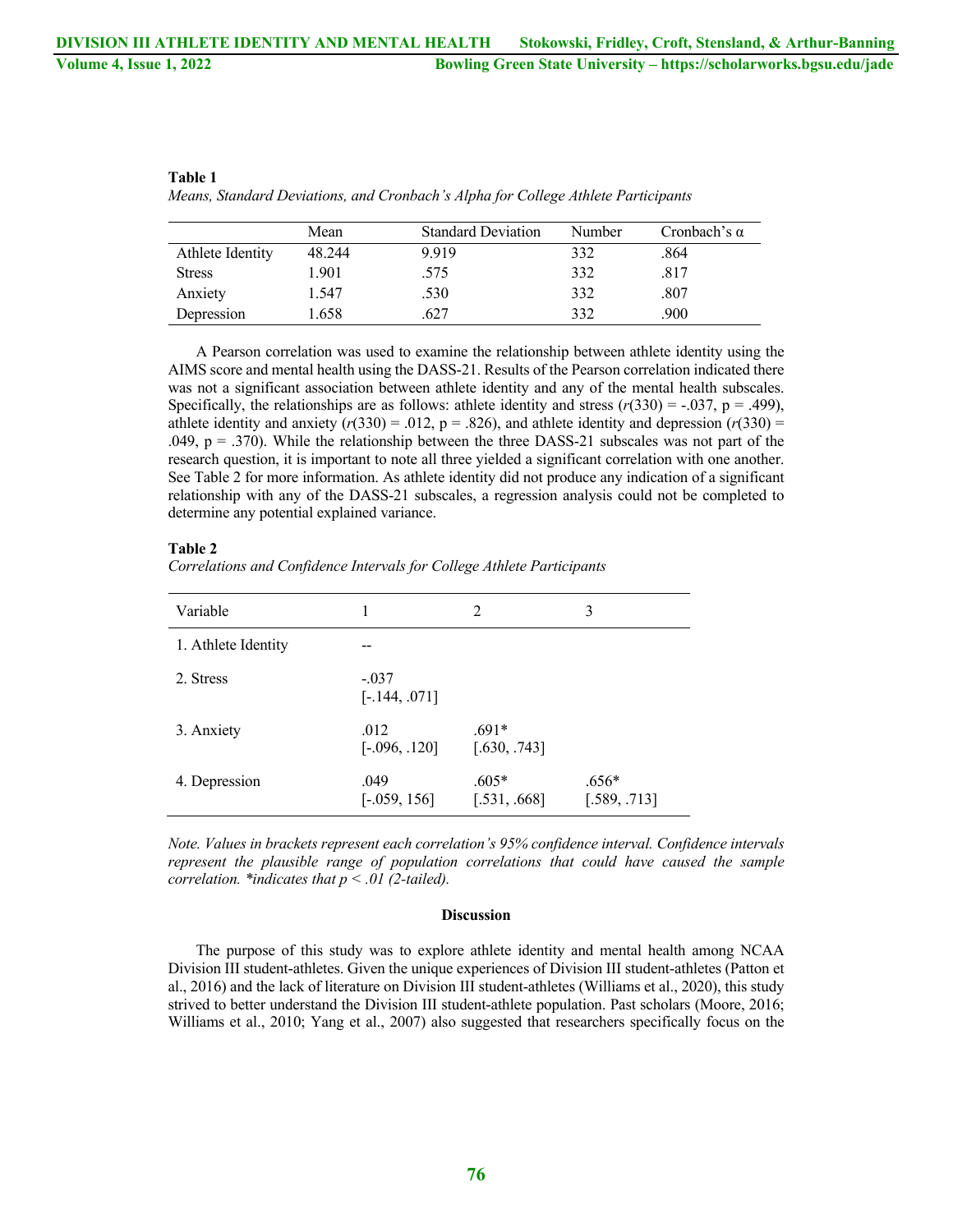Division III population, as this population should not be compared to student-athletes participating at the Division I or Division II levels.

Given the sheer amount of time student-athletes invest in their sport (Navarro et al., 2020) and the lack of opportunities student-athletes have for career exploration (Coffin et al., 2021; Moiseichik et al., 2019), student-athletes have been shown to identify highly with the athletic role (Brewer et al., 1993). The sample of 332 Division III student-athletes has an average score of 48.24 out of 70. According to Brewer et al. (1993), those who highly identify as athletes would have close to 70, whereas those who do not identify as athletes score a 10. Overall, the participants fell between "neither agree or disagree" and "agree somewhat" regarding identifying with the athletic role.

Although scholars (Katz et al., 2015; Simon, 2010; Sturm et al., 2011) may feel that the Division III level is starting to mirror the athletic-focused nature of the Division I level, this study demonstrated that Division III student-athletes were not highly identified with the athletic role. Sturm et al. (2011) and Huml (2018) did not find Division III student-athletes to exhibit high levels of athlete identity; as such, the present study is in line with previous work. However, Griffith and Johnson's (2002) study discovered that Division III track and field student-athletes related highly to the athletic role, as such, the present study did not share the same findings. The results of the AIMS scale (Brewer et al., 1993) are encouraging, as high athlete identity leads to many negative consequences, including an increase in mental health concerns (Cox et al., 2017; Storch et al., 2005; Yang et al., 2007).

According to the literature (Cox et al., 2017; Hatteberg, 2020; Humphrey et al., 2020; Ryan et al., 2018), student-athletes are at increased risk for mental health disorders. The participants in the present study did not show concerning signs of stress, anxiety, and depression. However, the participants did indicate some stress, anxiety, and depression were experienced throughout the week. Among the Division III student-athletes sampled, stress was the highest average and anxiety was the lowest.

Student-athletes reported feeling overwhelmed (Humphrey et al., 2000), and past literature (Bullard, 2018; Cox et al., 2017; Wolanin et al., 2016; Yang et al., 2007) has shown that more than a quarter of students-athletes have been found to be depressed. The results of the present study did not appear to be in line with previous work regarding the depression rates among the student-athlete population. It also should be noted that depression and anxiety often are associated (Davoren & Hwang, 2014; Yang et al., 2007); thus, the results in the present study appear to agree with this finding.

Past literature surrounding mental health and student-athletes has ignored the Division III population (Williams et al., 2020). Billard's (2018) study found a small amount of Division III student-athletes experience mild anxiety and depression. Similarly, Valster (2020) found less than 11% of Division III student-athletes experienced depression, and the COVID-19 pandemic did not significantly impact the mental health of Division III student-athletes. As such, the present study appears to be in line with previous literature regarding mental health among the Division III student population.

Previous studies have demonstrated a connection between high athlete identity and mental health concerns (Cox et al., 2017; Hatteberg, 2020; Humphrey et al., 2020). Therefore, the research question explored the relationship between athlete identity and mental health among Division III studentathletes. The results of the present study did not find any significant relationship between athlete identity and mental health among the participants. Thus, although not a significant finding, such results should be viewed as positive and a contribution to the limited research surrounding Division III athletics.

Simon (2010) described the Division III model as an example of what college sport "should be" (p. 140). The Division III student-athletes that participated in this study did not show high levels of athlete identity, nor concerning levels of anxiety, depression, and/or stress. Thus, although the results of this study were not significant, the outcome of this study is extremely positive. Division III is a structured system that is a unique sub-set of the NCAA membership. Viewing the results of this study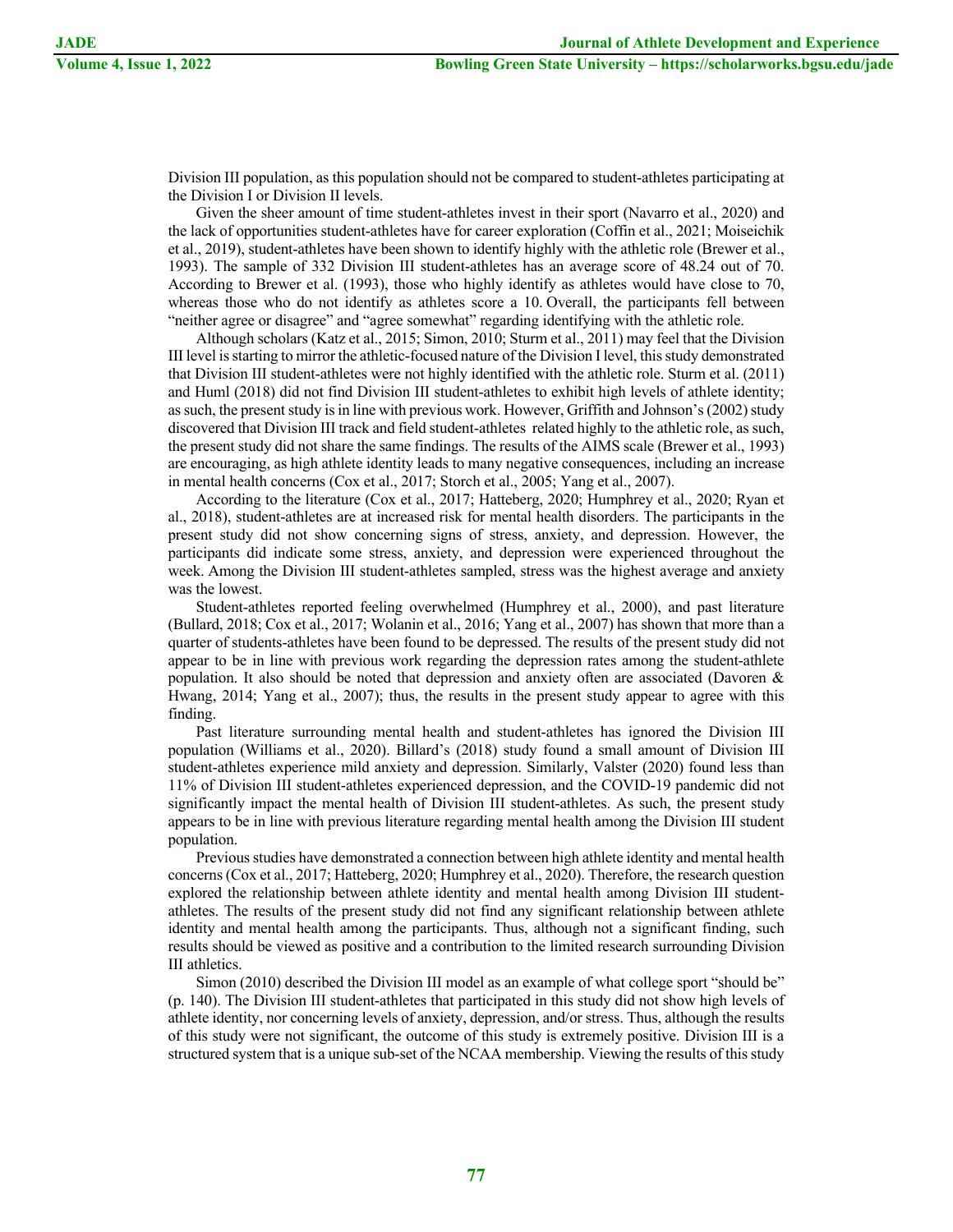through SCT (Turney, 1982), it would appear that the student-athletes who were sampled truly and collectively encompassed the Division III philosophy. Division III student-athletes did not buy into the "dumb jock" stereotype (Valentine & Taub, 1999), and in turn, did not show high levels of athlete identity. Additionally, given that a large amount of the student population at Division III institutions are student-athletes (NCAA, 2020b), the balanced experience emphasized on Division III campuses most likely is why participants did not demonstrate concerning levels of anxiety, depression, and/or stress.

# **Limitations**

Despite the authors' efforts, the sample size was lower than desired. However, it should be recognized that the sample size in the present study was larger than previous studies (Billard, 2018; Gross et al., 2017; Valster, 2020) that sampled Division III student-athletes. Additionally, due to the sampling technique, a response rate could not be determined. The timing of the survey also could be viewed as a limitation. The survey was administered in the spring 2021 semester. Student-athletes preparing for the end of the academic year (e.g., finals) could have impacted their responses. Yet, this study did not find concerning rates of mental health disorders. Also, the fact that the COVID-19 pandemic caused the cancelation of sports, particularly at the Division III level, could have impacted the findings in the present study. Valster (2020) did not find COVID-19 significantly impacted the mental health of Division III athletes. We also recognize that this study lacked a complex statistical analysis; however, a regression could not be done without a significant correlation.

## **Future Research**

The lack of research on Division III student-athletes is concerning. Division III is the largest NCAA division with the most student-athletes participating (NCAA 2020a; 2020b); thus, Division III student-athletes no longer can be ignored by the literature. Research should continue to investigate athlete identity and mental health among the Division III student-athlete population. Perhaps future research should employ different instruments. Researchers should consider the Sport Identities Index (SII; Curry & Weaner, 1987) or the Sport Commitment Scale (SCS; Scanlan et al., 1993) when examining athlete identity. Regarding mental health, instruments such as the Health Anxiety Inventory (HAI; Salkovskis et al., 2002) or the Patient Health Questionnaire 9 (PHQ-9; Kroenke & Spitzer, 2002) should be employed. Moore (2016) found gender had an impact on the mental health of student-athletes; therefore, future work should examine demographic differences (e.g., gender, race, sport, sexual orientation) that may impact the mental health and athlete identity of Division III student-athletes. Additionally, future work is needed to better understand the relationship between mental health, athlete identity and the quality of life, academic success, and career maturity among student-athletes at the Division III level. Researchers should consider studies that are qualitative to better understand the lived experiences of this population regarding mental health and athlete identity. Lastly, the programming available at Division III institutions should be assessed and evaluated to understand the impact of such programs on the health and athlete identity of Division III studentathletes.

## **Conclusion**

Although Division III student-athletes are understudied, the experience of this population should not be discounted. The Division III level is the only division that strives to ensure a well-rounded educational experience. Thus, environments at the Division III level are spaces that encourage student-athletes to focus on pursuits well beyond the playing field. While many student-athletes struggle with high levels of athlete identity and mental health concerns, Division III student-athletes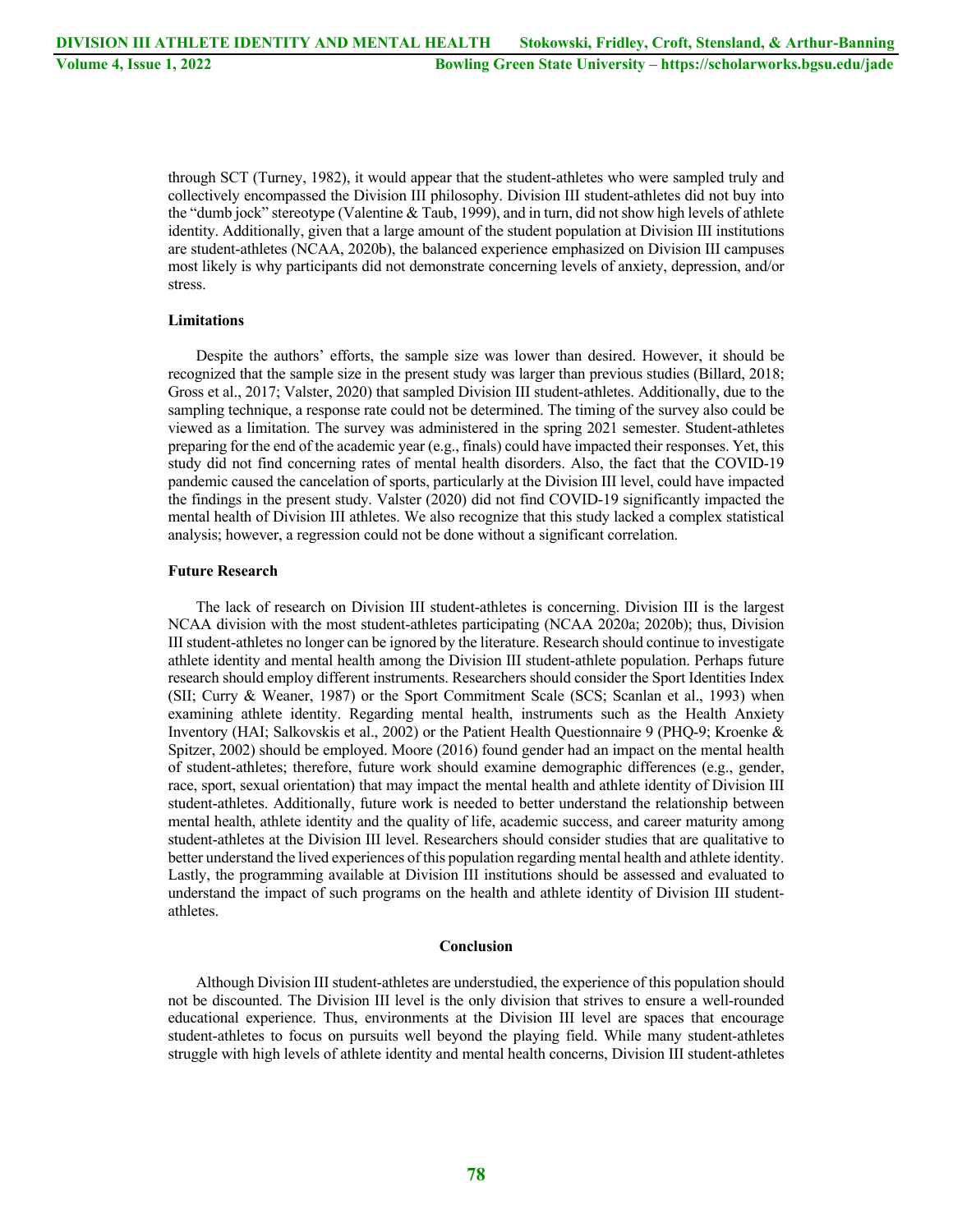do not appear to be in that same category. Therefore, instead of focusing on mimicking the Division I system, perhaps the Division III philosophy should be embraced and incorporated throughout its membership.

# **References**

- Antony, M. M., Bieling, P. J., Cox, B. J., Enns, M. W., & Swinson, R. P. (1998). Psychometric properties of the 42-item and 21-item versions of the Depression Anxiety and Stress scales in clinical groups and community sample. *Psychological Assessment, 10*(2), 176-181. https://psycnet.apa.org/doi/10.1037/1040-3590.10.2.176
- Asghari, A., Saed, F., & Dibajnia, P. (2008). Psychometric properties of the Depression Anxiety Stress Scales-21 (DASS-21) in a non-clinical Iranian sample. *International Journal of Psychology, 2*(2), 82-102.

https://www.researchgate.net/publication/274721545 Psychometric properties of the Depre ssion\_Anxiety\_Stress\_Scales-21\_DASS-21\_in\_a\_non-clinical\_Iranian\_sample

- Beachy, E. G., Brewer, B. W., Van Raalte, J. L., & Cornelius, A. E. (2018). Associations between activist and athletic identities in college students. *Journal of Sport Behavior, 41*(4), 369-389.
- Brand, M. (2006). The role and value of intercollegiate athletics in universities. *Journal of the Philosophy of Sport, 33*, 9-20. https://doi.org/10.1080/00948705.2006.9714687
- Branscombe, N. R., and Wann, D. L. (1991). The positive social and self concept consequences of sports team identification. *Journal of Sport and Social Issues, 15*(2), 115-127. https://doi.org/10.1177/019372359101500202
- Brewer, M. B. (1979). Ingroup bias in the minimal intergroup situation: A cognitive-motivational analysis. *Psychological Bulletin, 86*(2), 307-324. https://doi.org/10.1037/0033-2909.86.2.307
- Brewer, B. W., Van Raalte, J. L., & Linder, D. E. (1993). Athletic identity: Hercules' muscles or Achilles heel? *International Journal of Sport Psychology*, *24*(2), 237-254.
- Bullard, J. (2018). *PROF Academy: A model to enhance overall well-being, mental health practices and professional development among Division III student athletes as they transition from PROF to professional* [Grant report]. National Collegiate Athletic Association Innovation in Research and Practice. https://www.ncaa.org/about/resources/research/profacademy-model-enhance-overall-well-being-mental-health-practices-and-professionaldevelopment
- Coffin, K**.,** Stokowski, S., Paule-Koba, A. L., & Godfrey, M. (2021). "I have grown": A case study of student-athlete career development at Clemson University. *Sports Innovation Journal, 2*, 56-72. https://doi.org/10.18060/25196

Cooper, C. G., & Weight, E. A. (2012). Maximizing organizational effectiveness: NCAA Division III administrator core values and departmental culturization. *Journal of Issues in Intercollegiate Athletics, 5*, 339-353. http://csrijiia.org/old/documents/publications/research\_articles/2012/JIIA\_2012\_5\_18\_339\_353\_NCA A\_DIII\_Values.pdf

- Cox, C. (2015). *Investigating the prevalence and risk-factors of depression symptoms among NCAA Division I collegiate athletes* (Order No. 1592018) [Master's thesis, Southern Illinois University at Edwardsville]. ProQuest Dissertations and Theses Global. https://www.proquest.com/openview/424e3e571378777607f3b3494b68f757/1?pqorigsite=gscholar&cbl=18750
- Cox, C. E., Ross-Stewart, L., & Foltz, B. D. (2017). Investigating the prevalence and risk factors of depression symptoms among NCAA Division I collegiate athletes. *Journal of Sports Science, 5*, 14-28. http://dx.doi.org/10.17265/2332-7839/2017.01.002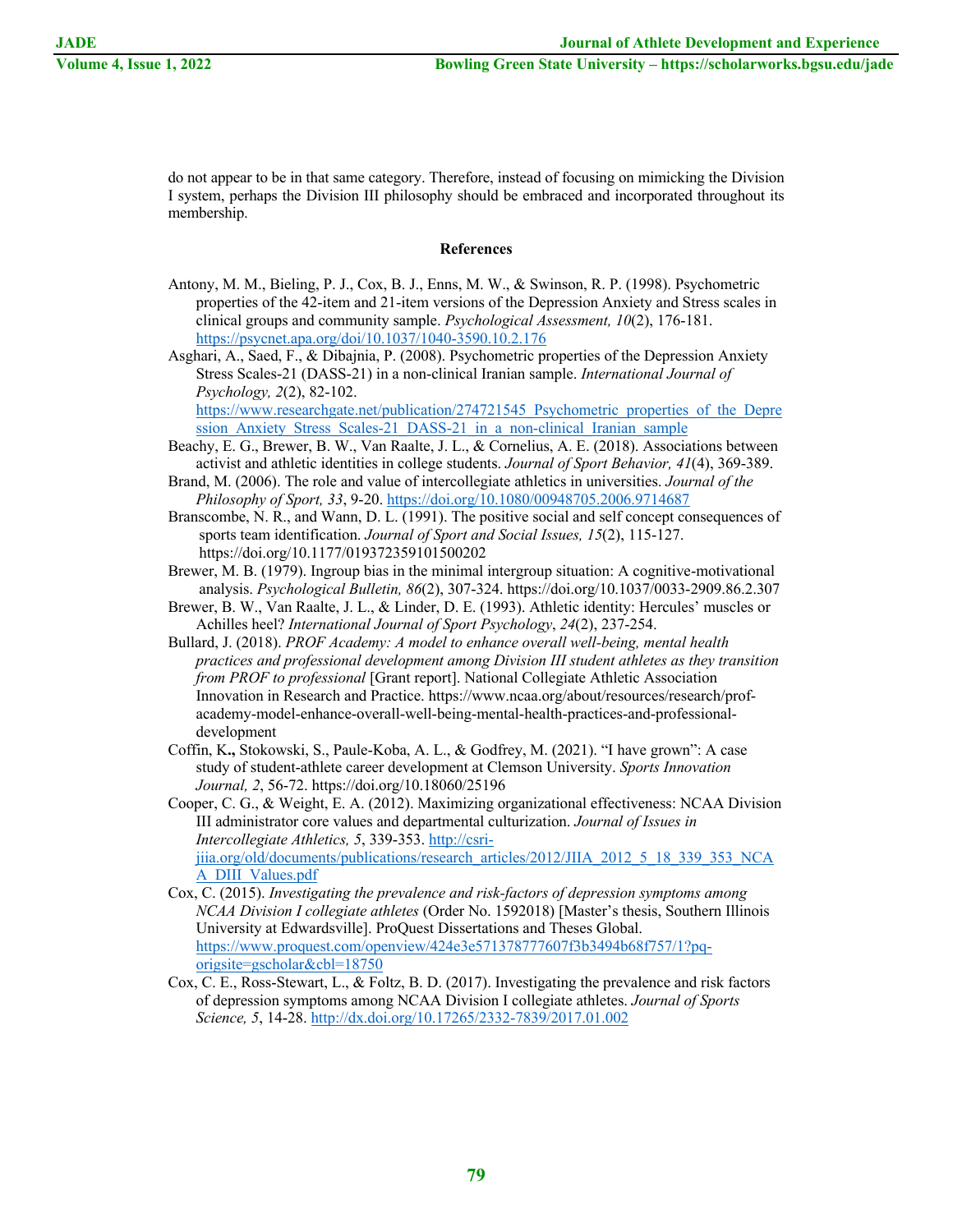Curry, T. J. & Weaner, J. S. (1987). Sport identity salience, commitment, and the involvement of self in role: Measurement issues. *Sociology of Sport Journal*, *4*(3), 280-288. https://doi.org/10.1123/ssj.4.3.280

- Davoren, A. K., & Hwang, S. (2014). Depression and anxiety prevalence in student-athletes. In G. T. Brown, B. Hainline, E. Kroshus, & M. Wilfert (Eds.), *Mind, body, and sport: Understanding and supporting student-athlete mental wellness* (pp. 38-39). National Collegiate Athletic Association. https://www.ncaapublications.com/p-4375-mind-body-andsport-understanding-and-supporting-student-athlete-mental-wellness.aspx
- Emerson, J., Brooks, R. L., & McKenzie, E. C. (2009). College athletics and student achievement: The evidence at small colleges. *New Directions for Institutional Research, 2009*(144)*,* 65-76. https://doi.org/10.1002/ir.314
- Giliberti, M. (2015, November 30). A Game Changer for Mental Health. U.S. News & World Report. https://www.usnews.com/opinion/blogs/policy-dose/2015/11/30/treating-psychosisearly-is-a-mental-health-game-changerGriffith, K. A., & Johnson, K. A. (2002). Athletic identity and life roles of Division I and Division III collegiate athletes. *Journal of Undergraduate Research*, *5*, 225-231.
- Gross, M. B., Wolanin, A. T., Press, R. A., & Hong, E. S. (2017). Socially desirable responding by student-athletes in the context of depressive symptom evaluation. *Journal of Clinical Sport Psychology, 11*(2), 148-157. https://doi.org/10.1123/jcsp.2017-0020
- Gurney, G., Lopiano, D., & Zimbalist, A. (2017). *Unwinding madness: What went wrong with college sports and how to fix it.* Bookings Institution Press.
- Hatteberg, S. J. (2020). Collegiate athletes' use and perceptions of institutional sources of support for role-related stressors, [Special Issue]. *Journal of Issues in Intercollegiate Athletics*, 98- 123. http://csri-jiia.org/wp-content/uploads/2020/02/SI\_2020\_01\_05.pdf
- Henry, J. & Crawford, J. R. (2005). The short-form version of the Depression Anxiety Stress Scales (DASS-21). *The British Journal of Clinical Psychology, 44*, 227-239.
- Huml, M. R. (2018). A factor structure examination of athletic identity related to NCAA divisional differences. *Journal of College Student Development*, *59*(3), 376-381. https://doi.org/10.1353/csd.2018.0035
- Humphrey, J. H., Yow, D. A. & Bowden, W. W. (2000). *Stress in college athletics: Causes, consequences, coping.* The Haworth Half-Court Press.
- Katz, M., Pfleegor, A. G., Schaeperkoetter, C., & Bass, J. (2015). Factors for success in NCAA Division III athletics. *Journal of Issues in Intercollegiate Athletics*, *8*, 102-122. http://csrijiia.org/old/documents/publications/research\_articles/2015/JIIA\_2015\_8\_6\_Factors\_in\_Succe ss NCAA DIII.pdf
- Kroenke, K., & Spitzer, R. L. (2002). The PHQ-9: a new depression diagnostic and severity measure. *Psychiatric Annals*, *32*(9), 509-515. https://doi.org/10.3928/0048-5713-20020901- 06
- Kroshus, E. (2016). Variability in institutional screening practices related to collegiate studentathlete mental health. *Journal of Athletic Training, 51*(5), 389-397. https://doi.org/10.4085/1062-6050-51.5.07
- Mignano, A. C., Brewer, B. W., Winter, C. R., & Van Raalte, J. L. (2006). Athletic identity and student involvement of female athletes at NCAA Division III women's and coeducational colleges. *Journal of College Student Development*, *47*(4), 457-464. https://doi.org/10.1353/csd.2006.0050
- Maurer, T. A., & Cramer Roh, J. L. (2015) Depression and associated negative stressors: The collegiate athlete vs. non-athlete. *Undergraduate Research Journal for Human Sciences*, *14*(1). https://kon.org/urc/v14/maurer.html
- McConville, J., McAleer, R., & Hahne, A. (2017). Mindfulness training for health profession students—the effect of mindfulness training on psychological well-being, learning and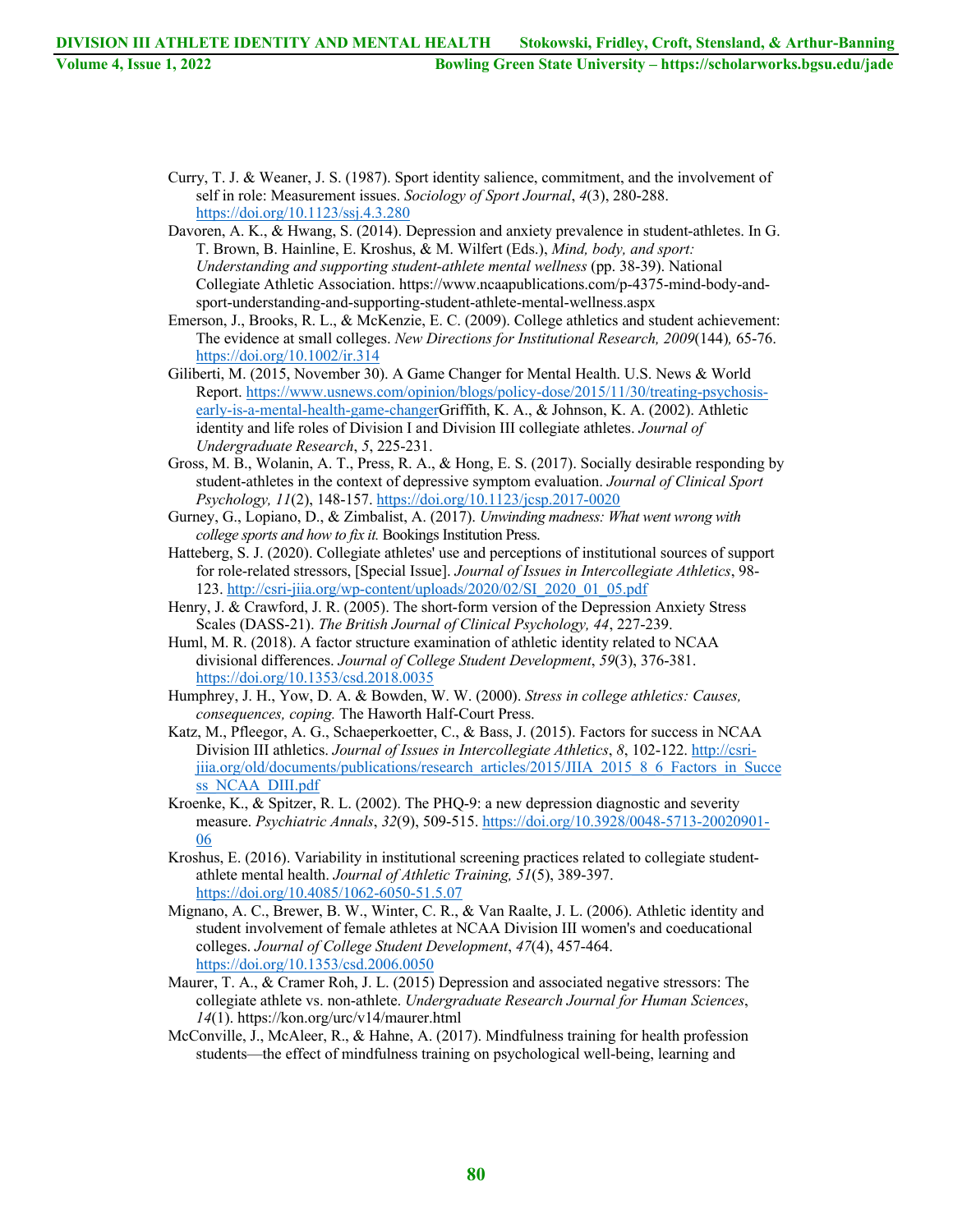clinical performance of health professional students: A systematic review of randomized and non-randomized controlled trials. *Explore*, *13*(1), 26-45. https://doi.org/10.1016/j.explore.2016.10.002

- Miller, K. E., & Hoffman, J. H. (2009). Mental well-being and sport-related identities in college students. *Sociology of Sport Journal, 26*(2), 335-356. https://doi.org/10.1123/ssj.26.2.335
- Moiseichik, M., Stokowski, S., Hinsey, S., & Turk, M. (2019). Athletic identity and career maturity of women's basketball student athletes. *Journal of SPORT, 7*(1), 1-22. https://doi.org/10.21038/sprt.2019.0711
- Moore, M. (2016). Do psychosocial services make the starting lineup? Providing services to student-athletes. *Journal of Amateur Sport, 2*(2), 50-74. https://doi.org/10.17161/jas.v0i0.5046

National Collegiate Athletic Association. (2016). *Mental health best practices.* https://ncaaorg.s3.amazonaws.com/ssi/mental/SSI\_MentalHealthBestPractices.pdf

- National Collegiate Athletic Association. (2020a). *2020-2021 NCAA Division III Manual.* The National Collegiate Athletic Association. https://www.ncaapublications.com/p-4607-2020- 2021-ncaa-division-iii-manual.aspx
- National Collegiate Athletic Association. (2020b). *NCAA Division III 2020-21 Facts and Figures*. https://ncaaorg.s3.amazonaws.com/about/d3/D3\_FactandFigures.pdf
- Navarro, K. M., Rubin, L. M., & Mamerow, G. (2020*). Implementing student-athlete programming: A guide for supporting college athletes.* Routledge. https://doi.org/10.4324/9781315188454
- Patton, L. D., Renn, K. A., Guido, F. M., & Quaye, S. J. (2016). *Student development in college: Theory, research, and practice* (3rd ed.). Jossey-Bass.
- Paule-Koba, A. L., & Farr, N. E. (2013). Examining the experiences of former D-I and D-III nonrevenue athletes. *Journal of Issues in Intercollegiate Athletics*, *6*, 194-215. http://csrijiia.org/old/documents/publications/research\_articles/2013/JIIA\_2013\_6\_11\_194\_215\_Exami ning nonrevenue athletes.pdf
- Rees, T., Haslam, S. A., Coffee, P., & Lavallee, D. (2015). A social identity approach to sport psychology: Principles, practice, and prospects. *Sports Medicine*, *45*(8), 1083-1096. https://doi.org/10.1007/s40279-015-0345-4
- Ryan, H., Gayles, J. G., & Bell, L. (2018). Student‐athletes and mental health experiences. *New Directions for Student Services, 2018*(163), 67-79. https://doi.org/10.1002/ss.20271
- Salkovskis, P. M., Rimes, K. A., Warwick, H. M. C., & Clark, D. M. (2002). The Health Anxiety Inventory: development and validation of scales for the measurement of health anxiety and hypochondriasis. *Psychological Medicine, 32*(05), 843-853. https://doi.org/10.1017/S0033291702005822
- Scanlan, T. K., Carpenter, P. J., Schmidt, G. W., Simons, J. P., & Keeler, B. (1993). An introduction to the sport commitment model. *Journal of Sport & Exercise Psychology, 15*, 1- 15. https://doi.org/10.1123/jsep.15.1.1
- Schaeperkoetter, C. C., Bass, J. R., & Gordon, B. S. (2015). Student-athlete school selection: A family systems theory approach. *Journal of Intercollegiate Sport*, *8*(2), 266-286. https://doi.org/10.1123/jis.2015-0003

Simon, R. L. (2010). *Fair play: The ethics of sport.* Westview Press.

- Sparvero, E. S., & Warner, S. (2013). The price of winning and the impact of the NCAA community. *Journal of Intercollegiate Sport, 6*(1), 120-142. https://doi.org/10.1123/jis.6.1.120
- Sudano, L. E., & Miles, C. M. (2017). Mental health services in NCAA Division I athletics: A survey of head ATCs. *Sports Health, 9*(3), 262-267. https://doi.org/10.1177/1941738116679127